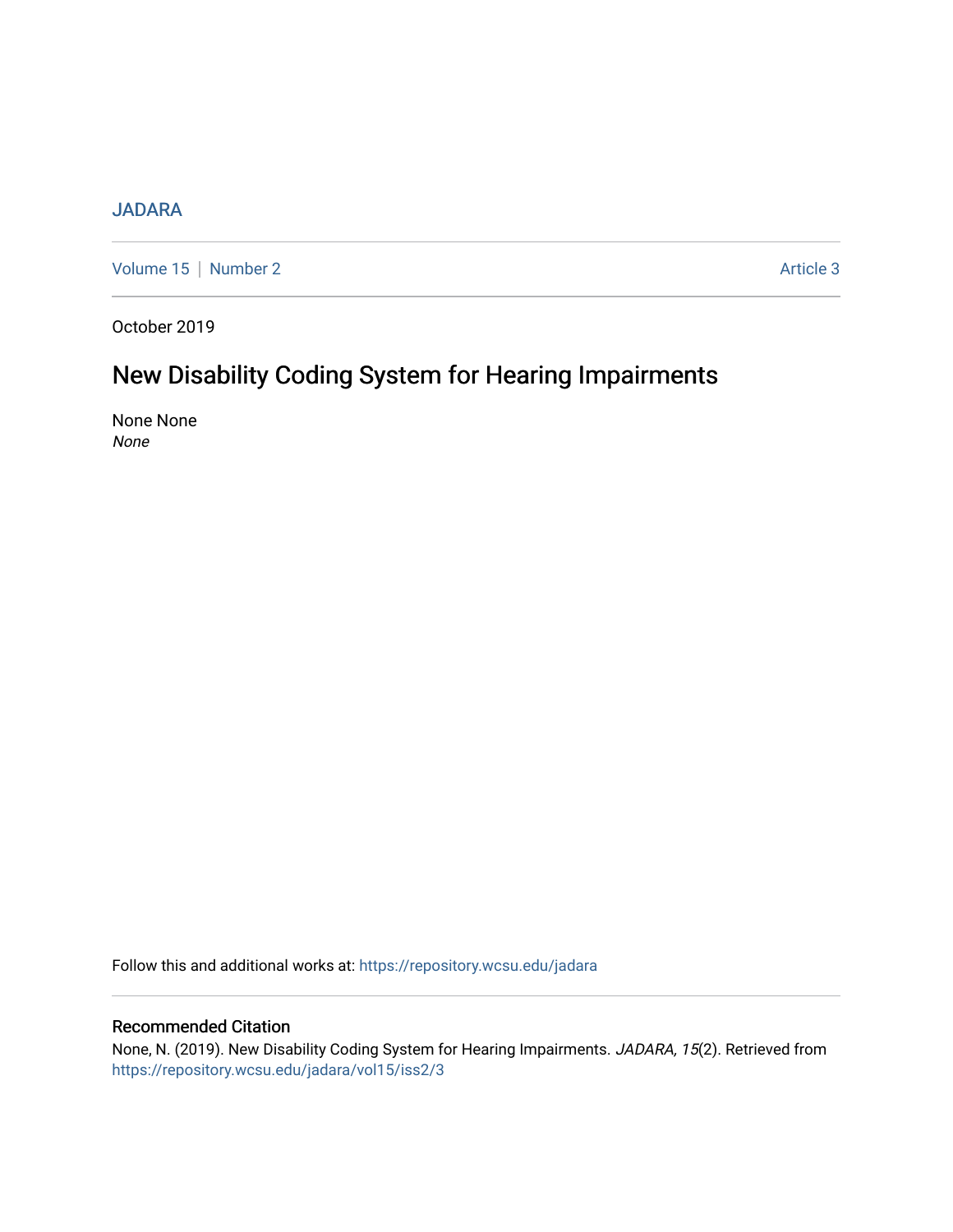## NEW DISABILITY CODING SYSTEM FOR HEARING IMPAIRMENTS

DEPARTMENT OF EDUCATION OFFICE OF SPECIAL EDUCATION AND REHABILITATIVE SERVICES REHABILITATION SERVICES ADMINISTRATION WASHINGTON, D. C. 20202

March 18,1981

TO:

STATE REHABILITATION AGENCIES (GENERAL)

STATE REHABILITATION AGENCIES (BLIND)

RSA REGIONAL COMMISSIONERS (INFORMATION)

SUBJECT: Revised RSA-300 Disability Codes for Hearing Impairments

PURPOSE: This memorandum a) in troduces new statistical codes for RSA-300 reporting for deafness and hard of hearing; b) presents, for the first time, definitions of deafness and hard of hearing; and c) revises the definition of "severely disabled'' for the hard of hearing,

BACKGROUND: Considerable dissatis faction with the existing codes for hearing impairments on the RSA-300 has been ex pressed. Among the problems cited was a) the absence of any guidance in distinguish ing between deafness and hard of hearing; b) the outdated reference to the ability or inability to talk among deaf persons; and c) the overly restrictive definition for "severe disability" for the non-deaf hearing impaired. These and similar problems brought the validity of reported data in question since recording of information on hearing impair ments was not standard from agency to agency.

To rectify the situation, the Oregon Col lege of Education conducted a pilot test in six State agencies to determine the validity and reliability of a proposed coding system which was based on comments received in the Fall 1978 from a majority of State agen cies. Many of the agencies explained in de tail the difficulties the old system presnted and offered suggestions for improvement. (See the following article. Editor.) The re vised system, which was adjudged superior to the old one as a result of the pilot test, was reviewed and accepted by State Co ordinators of the Deaf in a meeting in Rochester, New York in September 1980.

STRUCTURE OF THE NEW CODES: The three-digit code structure of all RSA-300 disability codes has been retained, but totally different codes for deafness and hard of hear ing have been devised to avoid confusion with the old codes. The new codes will range from 231 to 289 compared to 200 to 229 for the old codes.

The first digit for all 20 new codes is 2, signifying a hearing impairment.

Codes 3, 4, and 5 in the second digit per tain to deafness in conjunction with the known or assumed time in the individual's life when this disability occurred. They stand for deafness: pre-lingual; deafness: prevocational; and deafness:post-vocational, res pectively.

Codes 6, 7, and 8 in the second digit pertain to hard of hearing in conjunction with the known or assumed time in the individu al's life when this disability occurred. They stand for hard of hearing: pre-lingual;hard of hearing:pre-vocational; and hard of hear ing: post-vocational, respectively.

#### Vol. 15 No. 2 September 1981

1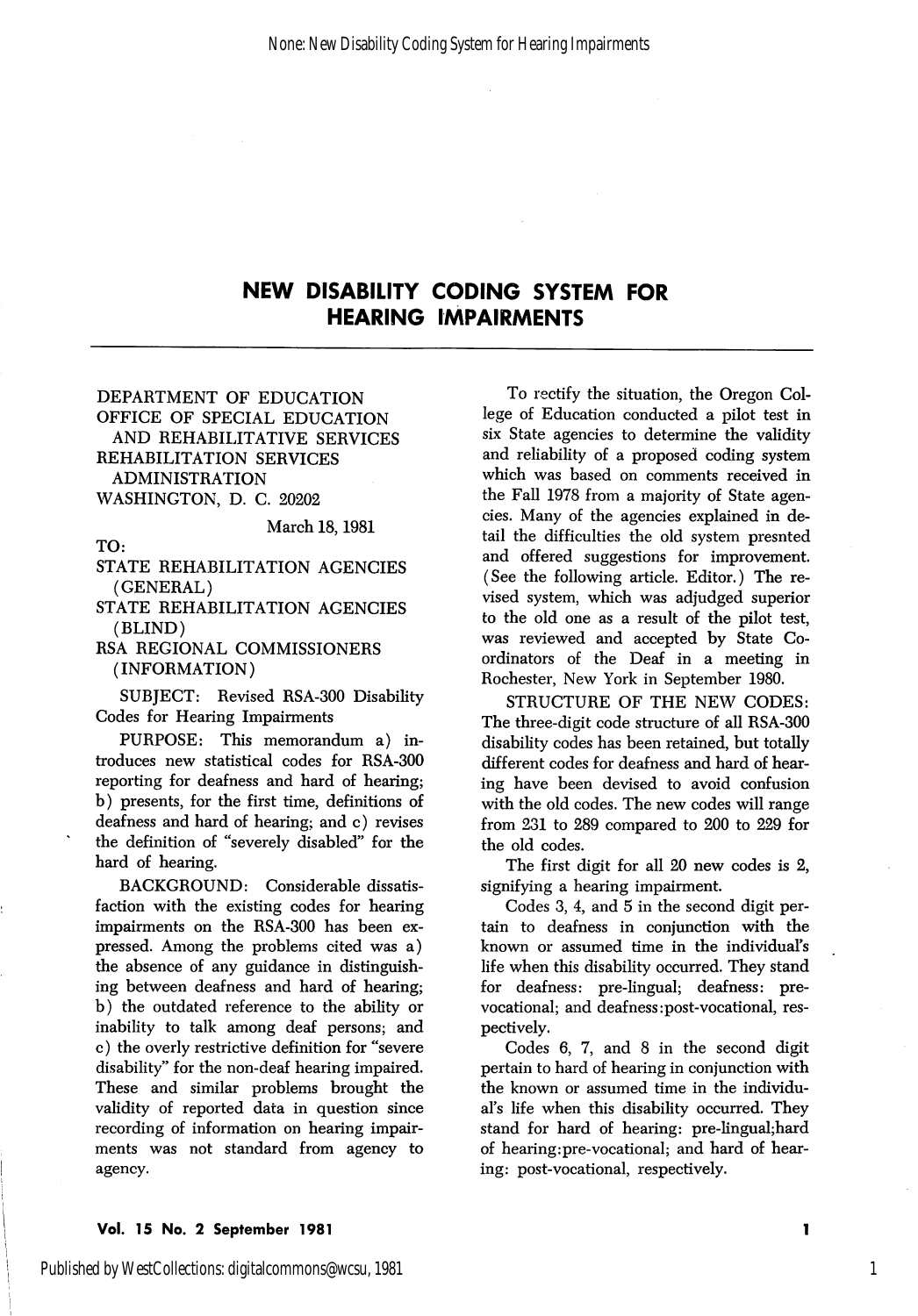## NEW DISABILITY CODING SYSTEM FOR HEARING IMPAIRMENTS

For the third digit, only codes 1, 3, 4, and 9 are to be used. They refer to the origin or cause of the disability and stand for con genital origin, disease, accident, and "illdefined/unspecified/unknown', respectively.

Attachment A lists the 20 new codes to be used for RSA-300 reporting. This compares to 15 codes in the current system.

Attachment B provides the definitions to be used for deafness, hard of hearing, the three broad time spans during which the dis ability occurred, three causes of disability (the fourth cause, "ill-defined/unspecified/ unknown", is self-evident) and, most im portantly, severity of disability for the hard of hearing. (All deaf persons are automati cally classified as being severely disabled.)

Attachment C displays the closest com parison between the old and new RSA-300 codes for deafness and hard of hearing that can be made. No one-to-one equality is pos sible.

ITEMS AFFECTED: Three RSA-300 data elements are affected by the new codes for hearing impairments. They are a) major disabling condition; b) secondary disabling condition; and c) disability as reported at referral. For the latter data element, in in stances when the cause of the disability is not known or reported at the time of referral, agencies can use either an "X" for the third digit, as is now the case, or "9", which would convey the same meaning. Thus, the dis ability code for a person who became deaf as a teenager with no cause reported at re ferral, would be either 24X or 249.

IMPLEMENTATION: Agencies will dif fer from one another in the speed with which they can incorporate the new codes. For this reason, they can begin using the new RSA-300 codes at any time during the balance of Fiscal Year I98I which ends on September 30, I98I. For all of Fiscal Year I98I, there fore, both the old and new codes will be considered "legitimate."

Cases that are closed on October I, I98I and thereafter, should reflect only the new codes. However, it should be noted that in formation on cases closed from October I, I98I through September 30, 1982 (Fiscal Year 1982) is not due in RSA until Novem ber 15, 1982. Thus, considerable time is avail able to incorporate the new codes and, if necessary, to go back over some long-stand ing cases to change the old codes to the new ones. Should procedural problems arise, contact the address below.

CONTACT: Any questions, comments, or problems arising from this memorandum should be addressed to:

> Director, Division of Program Data and Analysis Office of Administrative Support Rehabilitation Services Administration Switzer Building — Room 3621 Washington, D. C. 20202 Phone: (202) 472-3796

FREDERICK SACHS Acting Deputy Commissioner of Rehabilitation Services

Attachment A: Revised RSA-300 Disability Codes for Hearing Impairments

| $(2-)$  | <b>HEARING IMPAIRMENTS</b>            |  |  |
|---------|---------------------------------------|--|--|
| $(23-)$ | Deafness, pre-lingual, due to:        |  |  |
| 231     | congenital condition                  |  |  |
| 233     | degenerative or infectious disease    |  |  |
| 234     | accident, injury or poisoning         |  |  |
| 239     | ill-defined, unspecified or           |  |  |
|         | unknown cause                         |  |  |
| $(24-)$ | Deafness, pre-vocational, due to:     |  |  |
| 241     | (Do not use. See Attachment B,        |  |  |
|         | instruction 7.)                       |  |  |
| 243     | degenerative or infectious disease    |  |  |
| 244     | accident, injury or poisoning         |  |  |
| 249     | ill-defined, unspecified or           |  |  |
|         | unknown cause                         |  |  |
| $(25-)$ | Deafness, post-vocational, due to:    |  |  |
| 251     | ( Do not use, See Attachment B,       |  |  |
|         | instruction 7.)                       |  |  |
| 253     | degenerative or infectious disease    |  |  |
| 254     | accident, injury or poisoning         |  |  |
| 259     | ill-defined, unspecified or           |  |  |
|         | unknown cause                         |  |  |
| $(26-)$ | Hard of hearing, pre-lingual, due to: |  |  |
| 261     | congenital condition                  |  |  |
| 263     | degenerative or infectious disease    |  |  |
| 264     | accident, injury or poisoning         |  |  |

 $\overline{\mathbf{2}}$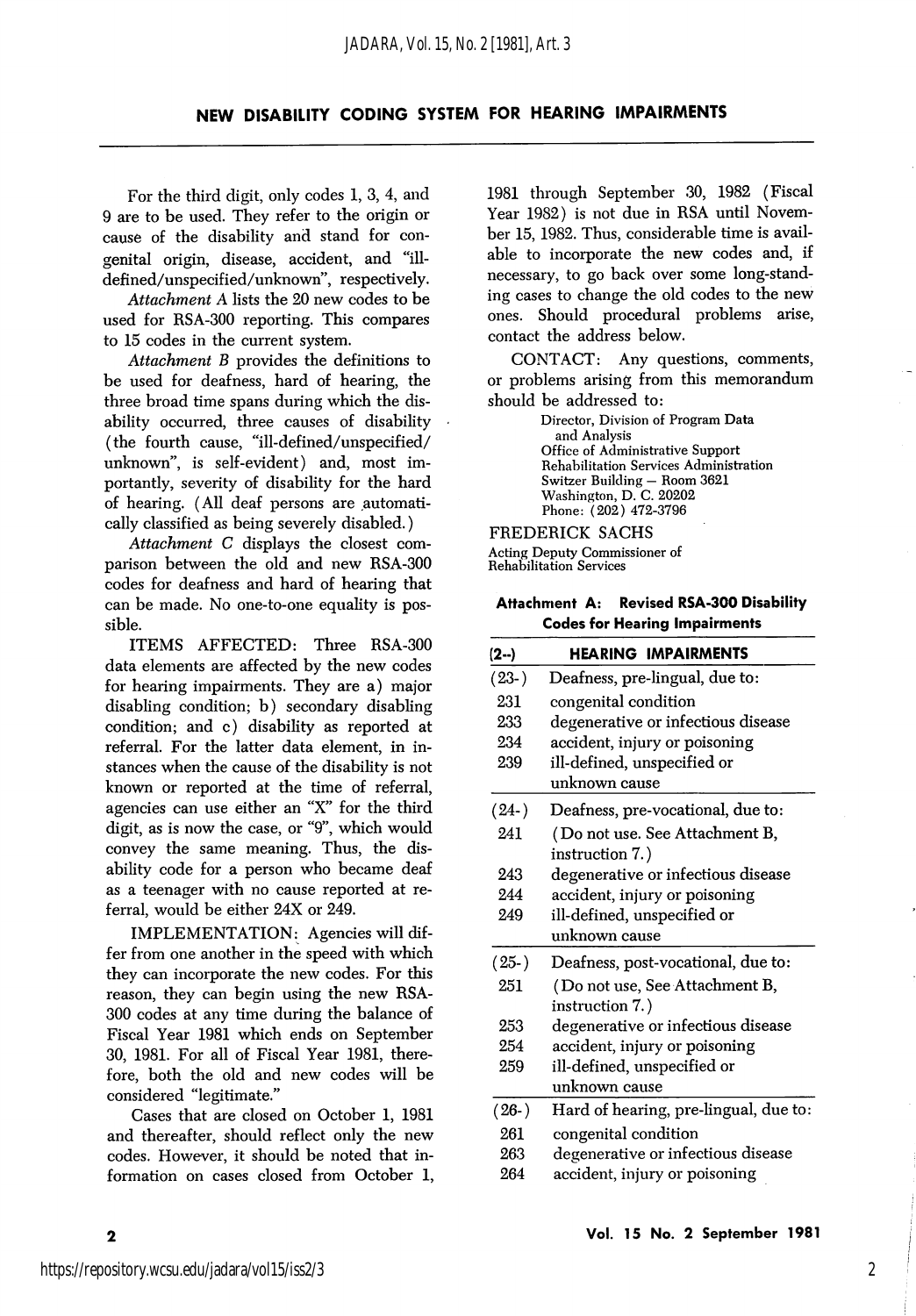## NEW DISABILITY CODING SYSTEM FOR HEARING IMPAIRMENTS

| 269     | ill-defined, unspecified or<br>unknown cause      |  |  |
|---------|---------------------------------------------------|--|--|
| $(27-)$ | Hard of hearing, pre-vocational,<br>due to:       |  |  |
| 271     | (Do not use. See Attachment B,<br>instruction 7.) |  |  |
| 273     | degenerative or infectious disease                |  |  |
| 274     | accident, injury or poisoning                     |  |  |
| 279     | ill-defined, unspecified or                       |  |  |
|         | unknown cause                                     |  |  |
|         |                                                   |  |  |
| $(28-)$ | Hard of hearing, post-vocational,<br>due to:      |  |  |
| 281     | (Do not use. See Attachment B,<br>instruction 7.) |  |  |
| 283     | degenerative or infectious disease                |  |  |
| 284     | accident, injury or poisoning                     |  |  |
| 289     | ill-defined, unspecified or                       |  |  |

- Attachment B: Definitions for Terms Used in Coding Hearing Impair ments in the RSA-300 Sys tem
- 1. Deafness A hearing impairment of such severity that the individual must depend primarily upon visual communication such as writing, lip reading, manual com munication, and gestures.
- 2. *Hard of hearing*  $A$  hearing impairment resulting in a functional loss, but not to the extent that the individual must de pend primarily upon visual communica tion.
- 3. Pre-lingual hearing impairment An impairment that is known or is assumed to have occurred prior to the third birth day.
- 4. Pre-vocational hearing impairment An impairment that is known or is assumed to have occurred on or after the third birthday, but prior to the 19th birthday.
- 5. Post-vocational hearing impairment  $-$  An impairment that is known or is assumed to have occurred on or after the 19th birthday.
- 6. Congenital condition A hearing loss that is known or is assumed to have been

present at birth. Examples would include, but not be limited to, maternal rubella and hemolytic disease of the newborn.

- 7. Degenerative or infectious disease A cause of hearing loss that would include, but not be limited to, meningitis, scarlet fever and diphtheria. (NOTE: A con dition present at birth which does not result in a hearing loss until later in life is, for reporting purposes, caused by "degenerative or infectious disease.")
- 8. Accident, injury or poisoning  $-$  A traumatic cause of hearing loss, including noise-induced loss. This cause would en compass, but not be limited to, ototoxic agents.
- 9. Severely disabled hard of hearing  $-$  A person who is hard of hearing is con sidered to be severely disabled if any one of the following three situations apply:
	- a. At least a 55 dB loss, unaided, refer ence American National Standards Institute (ANSI), 1973 (revised) speech reception threshold  $(SRT)^{1/2}$ in the more useful ear

or (if a speech audiometric assessment is unavailable)

- b. At least a 55 dB loss, unaided, refer ence (ANSI), pure tone average  $(PTA)^{2/}$  in the more useful ear or
- c. Between 30-54 dB loss, unaided, ref erence (ANSI) SRT or PTA in the more useful ear with one of the fol lowing:
	- (1) Speech discrimination^/ less than 50 percent or
	- (2) A statement from a physician skilled in diseases of the ear, indicating progressive loss.
- 1/ SRT is the softest level of sound at which a client can correctly respond to at least 50 percent of a list of spondee (bi-syllabic) words.
- 2/ PTA is determined for each ear by com puting the average of the pure tone thresholds at 500 Hz, 1000 Hz, and 2000

## Vol. 15 No. 2 September 1981

Published by WestCollections: digitalcommons@wcsu, 1981

3

3